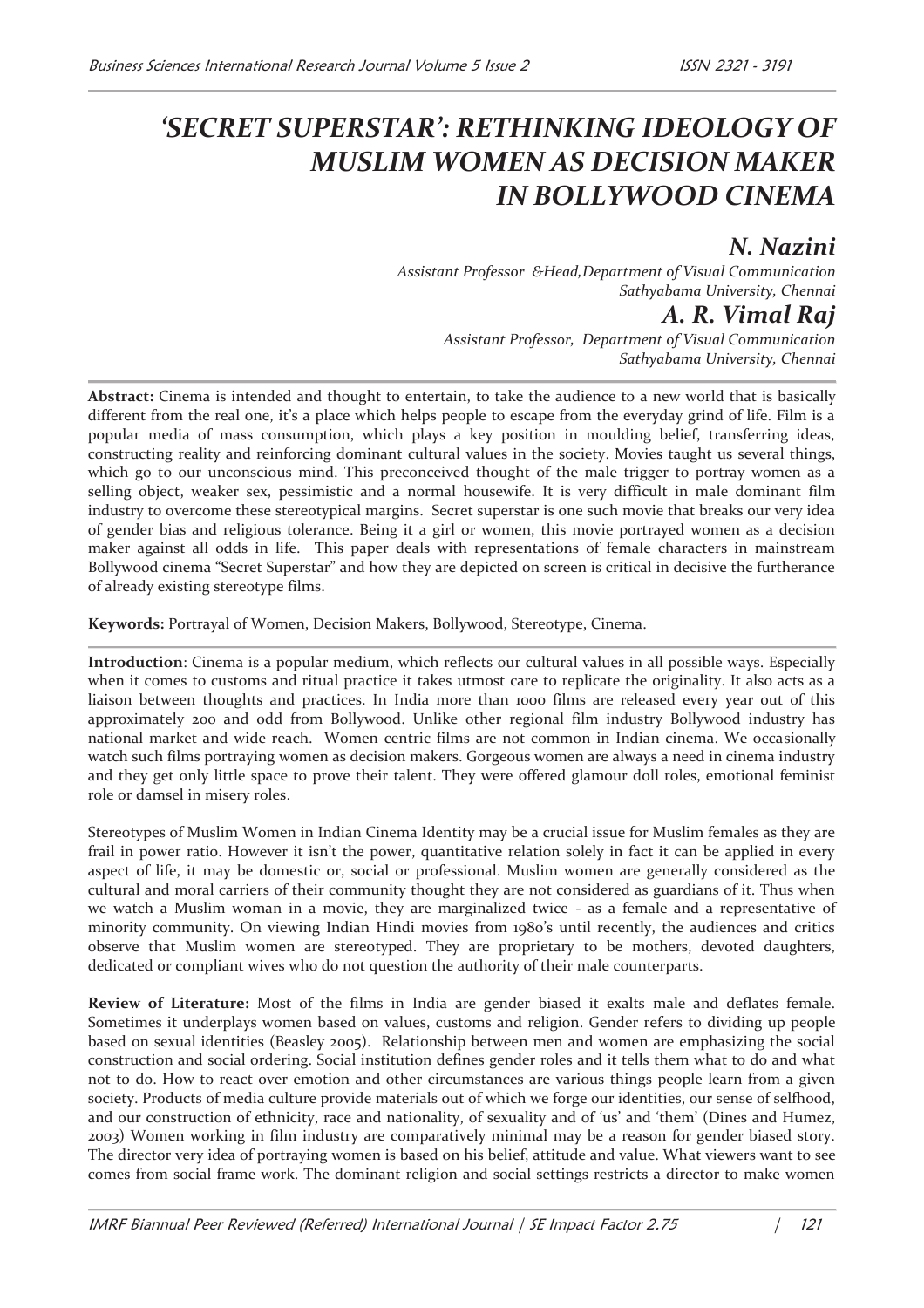centric films. The director should identify a strong conflict and a magical solution to deliver women centric films. The producer and directors decides one concept that is commercially viable and most of the time they play a safe role in character sketching. India with diverse culture and beliefs restricts Bollywood cinema directors coming up with revolutionary ideas. Since, it has got national level market and big budget. The representation of women and the representation by women on screen are essential for understanding the interplay between women and cinema in India (Gokulsing and Dissanayakae, 1998). Based on individual will and their choice we can analyze the representation of women in Indian cinema.

Cinema is merely a reflection of our society and sometimes over exaggerating irrational contents to the audience. In recent years, Women have made great progress as entrepreneur, politician, doctors, and engineers and so on in cinema. We could see films like No one killed Jessica (2011), English Vinglish (2012), Kahaani (2012), Gulaab Gang (2013), Queen (2014), Mardaani (2014), NH10 (2015), Angry Indian Goddessess (2015), Neerja (2016), Dangal (2016) featured women playing key role in the story. In this year one more feather added to the crown is "Secret Superstar" which portrayed Muslim women as a decision maker.

Film and Media have created the concept of cultural identity and personalized ethnic group with illusion (Datta 2000). In her study, the view about women's movement and struggle for an egalitarian society brought women from the boundaries to the center of their texts and paying attention to feminine subjectivity. Some Women filmmakers such as Aparna Sen , Deepa Mehta, Vijaya Mehta and Aruna Raje have shown women as protagonist, highlighting their social and sexual identity and these directors have exposed immense interest in creating films where they address troubles and hardships faced by women from the women perspective.

But this film "*Secret Superstar"* is directed by Advait chandan, who has taken the reference from the episode of Satyameva Jayate - TV programme which addresses real life incidents. The inspirational incident has drawn the fictional story with the reel life heroes. The changeover in a family prototype has positioned women from inferior to superior positions; Women limited to domestic and motherly roles are changing gradually and playing some motivational roles. Only few film makers trying to change the stereotypical portrayal and defining a new beginning in relation to commercial cinema.

#### **Objectives:**

- · To study the depiction of Muslim women in Indian Cinema.
- · To analyze how Muslim religious values and norms are carried in contemporary films.
- · To study the scope of Muslim women representation as decision makers.

**Theoretical framework and Method:** The analysis of film is based on qualitative research; we have chosen the narrative method for analyzing the film – 'Secret Superstar', where we have also tried to study the story in definite cultural and social frameworks.

"Narrative analysis is particularly concerned with understanding the narrative conventions on which the stories draw and, in doing so, deconstructing the ways in which audience are being asked to make the sense of contact"

**Plot of the Movie – Secret Superstar:** Secret superstar story is all about Insia and her dreams. The story starts with exploring Insu's amazing singing talent. Whose passion is partially fulfilled by her mother through contemporary technology (YouTube) masking Insu's identity by burqa (Veil). Insu becomes famous as secret superstar by posting videos in YouTube. Shakthi kumar a boisterous musician identifies and helps Insu to become a playback singer by offering a song and also helps to find solution for her mother Najma to get away from domestic violence.

**Character and Characterization:** Characters are fictitious or real persons that think act or are acted upon in a narrative. The narrator can explicitly provide information about the character or can provide information that implies things about a character. Characterization is the many ways that characters are constructed for the audience. Najma a married woman devoted to her husband and Insia a fifteen years old teen girl passionate about her dreams and very much attached to her mother. Farook the husband character suppressing opposite sex (wife & daughter) in all incidents. Chintan's a friend and a lover. And finally Shakthi kumar initiating the Insia's journey determines the climax of the story. A perfect character sketch helps audience to travel along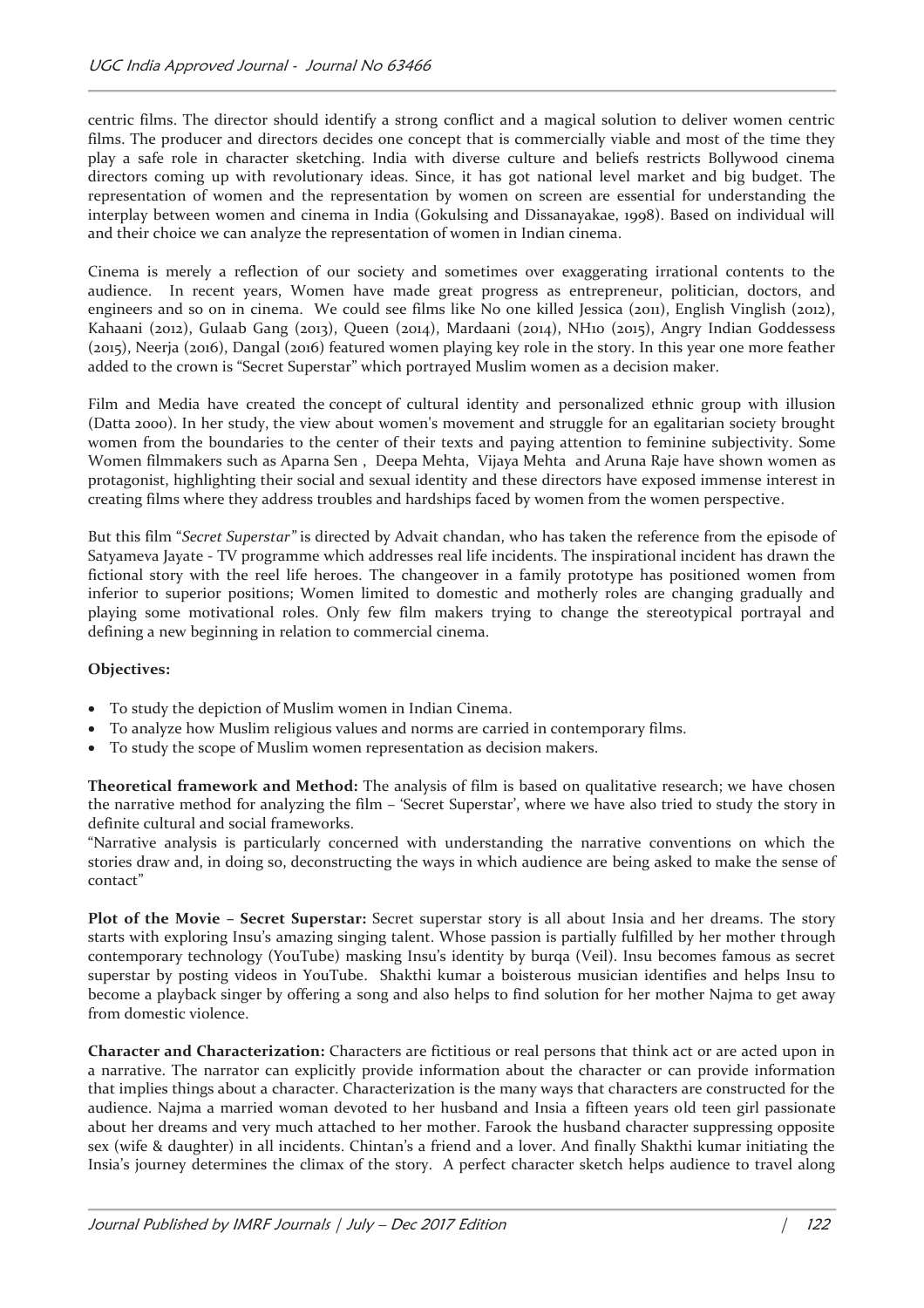with the story. The screenplay of the story and the performance of these characters make this film a blockbuster movie.

**Analysis and Findings**: The concept of narrative is one of the main textual strategies used by seemingly very difficulty texts to represent reality. By studying stories that social groups produce, we can gain insight into the way culture functions. Culture is organized through Narrative way. Tzvent Torodov's (1978) concept of narrative structure which deals with Formula:

#### Equilibrium  $\rightarrow$  Disruption  $\rightarrow$  Reinstated

The story start with from point of stability or equilibrium, the story moves into a phase of disruption before stability is renewed. The Narrative's resolution may pass judgment on the preceding events, deciding who was really guilty and innocent or who was truly in love or that things are better now, or that they have returned to normal. Here plot is what does the signifying and story is what is signified by plot.

The story of Secret superstar starts with a song of dreams and shows typical life style of Muslim family at Vadodara (formally known as Baroda, Gujarat State). Insia, a young girl an excellent singer and guitarist with full of dreams. The intense love of Insia's mother and the caring Chintan friendship sets equilibrium in the story. The disruption starts with the introduction of Insia's father violent behavior while having dinner. Audience are put in toes by succeeding conflicts created by the father character by hitting her wife for selling jewels, by breaking the laptop, by cutting the guitar strings and finally by planning her daughter marriage for his own benefits. And this creates a disruption in the story and leads to reinstating by protagonist. The corrective action is initiated by Insia getting help from his friend chintan and Shakthi Kumar (Music director). The normality of the story is carried by Najma (Insia mother) character by breaking the boundaries of her violent husband and fulfilling her daughter wish. In this film we could see the challenges faced by women in a conservative Muslim family. And how a wise decision can revolutionize women is no more a slave to men.

According to Vladimir Propp (1968) there are functions which can be employed to analyze all narrative forms.

All stories are identical in some form and starts with introduction. Insiya's introduction in train with guitar and amazing singing skill and her public display conveys that she is capable of doing something unflinchingly. Chintan admiring behavior and helping tendency shows that he plays the donor role. Najma introduction with bruised face and concealing act reveals that she belongs to a conservative family playing helper role. The introduction of Farookh (Insiya father) character and his facial expression, rigid behavior reveals that he is the villain who disrupts normality. Shakthi Kumar a boisterous musician plays a dispatcher role and fulfill Insiya dream by offering a song. All these characters help us to understand the extensive details the ways in which stories are structured.

**Discussion:** The approach is to recommend the Indian cinema to expose role of Muslim women not be used as good looking female in the films rather she should be a successful , ambitious , educated women. The status of Muslim women under the community is constructed as virtuous women, maintain with religious practices, inferior in career orientation and lower in education level. So in future, Hindi cinema should re-construct Muslim women in high ranking in education and label them as successful in career. The portrayal of Muslim women in "secret superstar" has surely changed and jolted the conservative ideology. Cinema is the medium that reciprocates in bringing a social change (Ruchi & Manju, 2013). It's true that cinema has adverse effect in changing our perception. The duty and responsibilities lies in the sensible presentation of creators.

After looking at the general plots of the film *Secret Superstar* in the following section we examine the identical processes of Indian women having outfit in representation in cinema. We will look out how gender is organized by culture and interrelated with social relations; the significant point in cinema reflects those revealed facts and shows woman as a victim or as an agent. The subjects of rebellion, empowerment, education, decision making are the themes related to their outfits.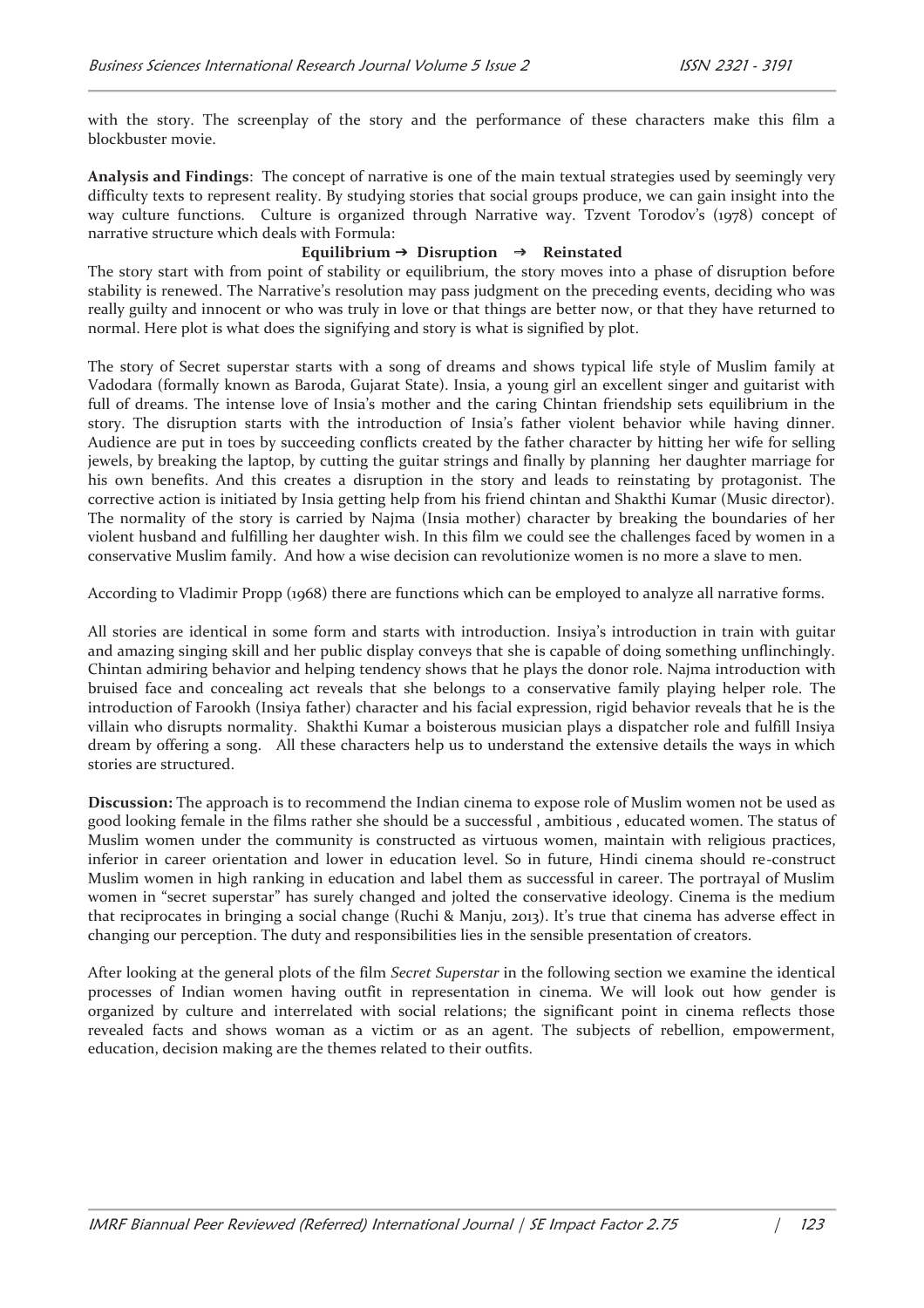

**Fig. (a)**: A scene from The Film Secret Superstar Directed by Advait Chandan

Basically females from Muslim religion has very limited rights to empower themselves in normal middle class family. Insia, a intelligent girl, who want to achieve her goal as a Singer out of her obstacle with valuable support from mother using *You Tube channel* as a tool to showcase her talent *Fig.(a)* . Technology an empowering tool to safe guard and uplift the weaker sex in the society is something new to the audience. As a daughter, she wants to save her mother from her abusive father, who is a bread winner of the family and this ideology gives feminist view from the Insia's character. Her Mother Najma, is uneducated women who want to make her daughter empower her dream by gifting laptop helps her to shine as a superstar and also plays an inferior to her husband in family. In the climax scene, Najma loved so much her daughter and her obedience. Make her to think and protest against her husband's suppression and harassment. A transformation within and a decision by signing divorce paper made herself as rebellion from submissive women, and her thought as feminist . She decided to empower her daughter to participate in award ceremony. The award ceremony and recognition of guilty winner is an innovative idea.



**Fig (b):** A Scene from Secret Superstar Film

She invites the secret superstar to come to the stage and take the award. Insia hesitation and her happiness are blend and hidden behind the hijab. She finally reveals her identity live on television, and dedicates her award to her mother. The film touches all the subjects of outfits such as rebellion, empowerment, education, and also a decision maker. The editing approach is also an important tool that the director used effectively to convey the story. Advait chandan has captured what he had in the script and also extracted the best performances from the acting cast Fig(b).

**Conclusion:** The movie succeeded to overcome gender biased character sketches from typical film script. The climax scene in which the "Insia" unveiling her Hijab metaphorically reveals that she came out of religious hurdles. It is not only a creative idea but it is also a revolutionary thought to support women from minority section. The main aim of this cinema helps women to shape their ideas over harassment in religious context. It also brings social change in treating women and giving equal space for their dreams. Women as a decision maker in films is a good thought not often produced and addressed in films. The judiciary solutions for divorce also represents strong message for those who supports triple Talaq system and such type of portrayals is a welcoming sign in film making. Thus, this film fought for social injustice and women empowerment by portraying them as decision makers.